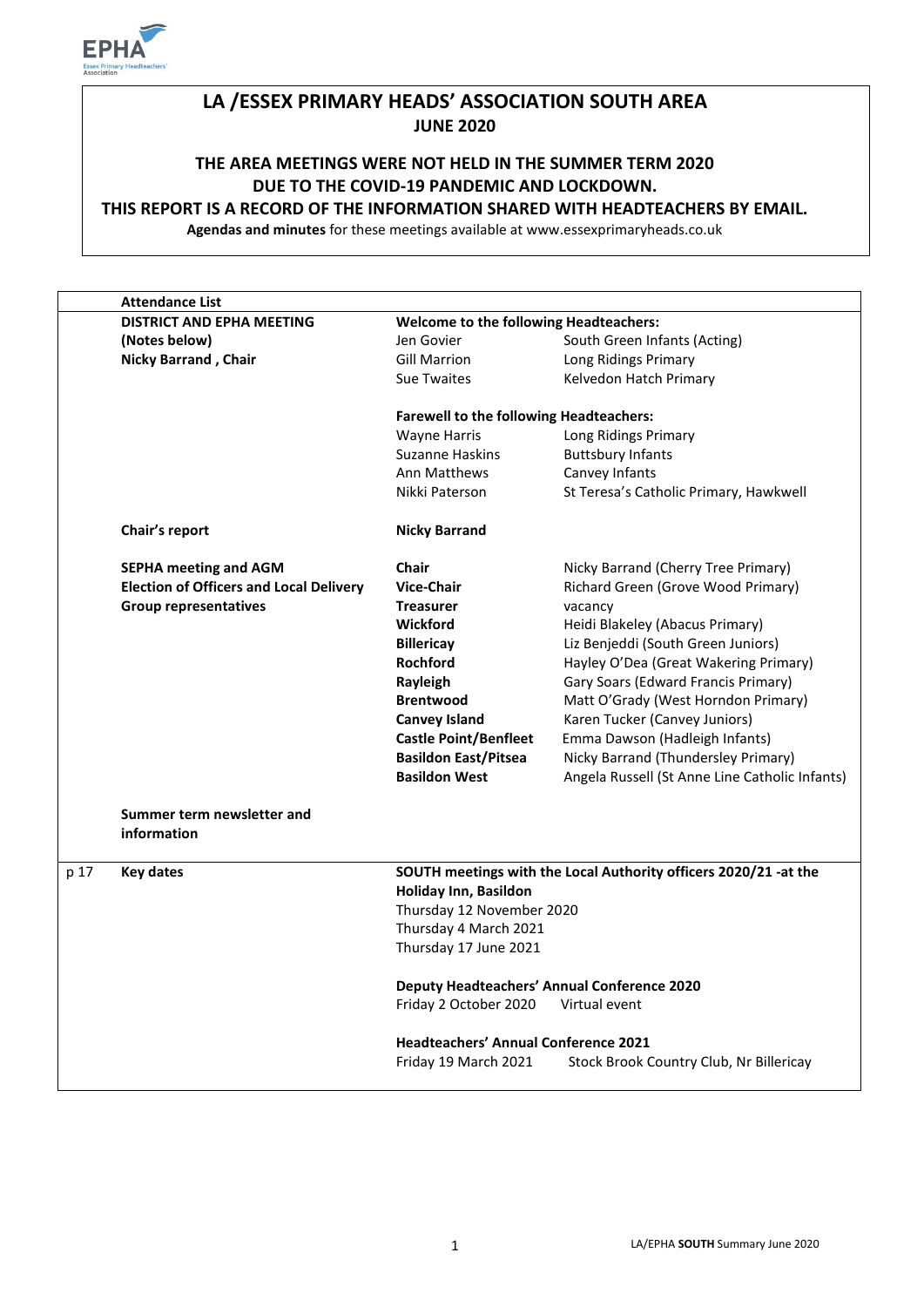

#### **SOUTH EPHA AREA SUMMARY June 2020**

The termly headteacher meetings were not able to be held at the usual venues in June as a result of the Covid-19 pandemic. Primary schools have remained open during the lockdown, which started on 23<sup>rd</sup> March, and are beginning to increase their provision for pupils in various year groups. However, large gatherings are not yet allowed or advisable. We hope to return to normal for the meetings in November, but this term will conduct the business of the EPHA area meetings by email.

# **1. WELCOME AND FAREWELL – SUMMER 2020**

#### **Welcome to the following Headteachers:**

| Jen Govier          | South Green Infants (Acting) |
|---------------------|------------------------------|
| <b>Gill Marrion</b> | Long Ridings Primary         |
| Susan Twaites       | Kelvedon Hatch Primary       |

# **Farewell to the following Headteachers:**

| Wayne Harris           | Long Ridings Primary                   |
|------------------------|----------------------------------------|
| <b>Suzanne Haskins</b> | <b>Buttsbury Infants</b>               |
| Ann Matthews           | Canvey Infants                         |
| Nikki Paterson         | St Teresa's Catholic Primary, Hawkwell |

If you are leaving please make use of the EPHA new heads' checklist, and complete it for your successor. This is available on the EPHA website at <https://essexprimaryheads.co.uk/info-and-documents/good-practice/>

#### **2. SOUTH EPHA ANNUAL GENERAL MEETING**

# **a) CHAIR'S REPORT**

Nicky Barrand, Chair of South EPHA, sent the following report.

#### **Review of the year**

In the Autumn term, our meetings were dominated with discussion about the Ofsted Framework and how schools were dealing with deep dives, and what the impact of the first inspections under the new framework were looking like.

Spring term and all schools in the UK were closed to all but 'key worker' children. We had developed a new language around 'social distancing', we were all beginning to provide home learning via electronic platforms and trying to diagnose coughs across the phone!!!

The education climate in the country, county and local area has changed beyond recognition. It is definitely going to take us all some time to start recovering and supporting children, staff and parents.

Some of you may remember the image I shared last year at the start of the summer meeting. I have a new image for this year which resonates over some of the recent challenges we have faced.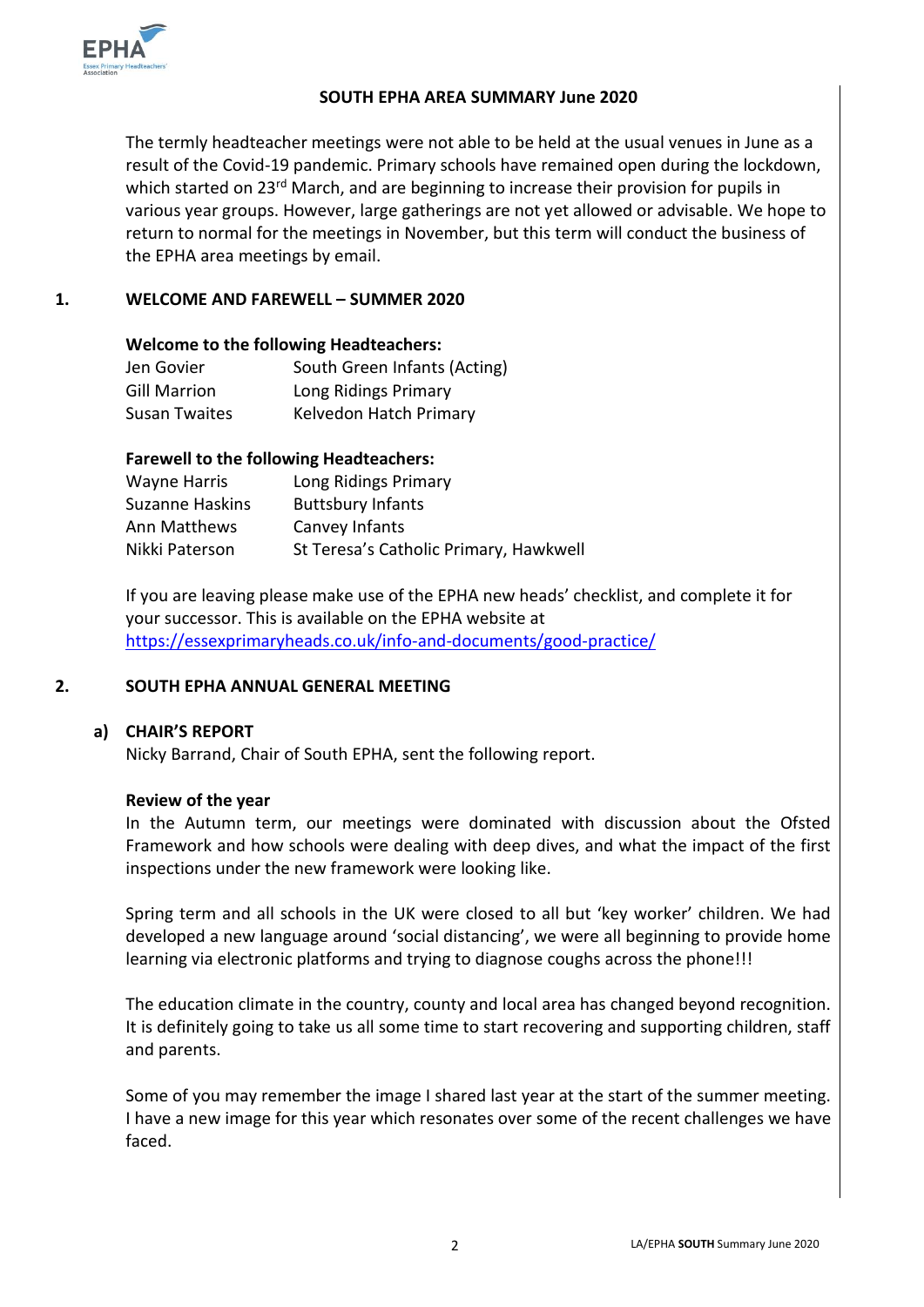



I'm particularly thinking of the search for hand sanitiser and other cleaning materials! I was quite determined to get that last bottle on the shelf!

2020 will always be remembered as the year of the pandemic, when headteachers had to respond to unprecedented situations and demands. I would like to acknowledge the fantastic work that all heads and senior teams did in closing schools with 2 days' notice. This had never been done before and I truly hope that it will never be done again. The stratospheric amount of stress that was placed on individuals during this time is a testament to how resilient we are as a group of people.

This has not ended yet and as the pandemic develops and evolves so does our work and how we respond and cope with it. I, as I am sure you do too, feel that I have done nothing else over recent months but read or listen to government briefings, daily updates, DfE daily updates, union reports and letters, scientific advice and argument. I have drafted and redrafted risk assessments and strategy documents for what my school can provide. I have tried to keep my staff informed but not frightened and anxious when trying to implement wider opening and I have had many conversations with parents who are also frightened and anxious in trying to make the best decisions for their children. There have also been a few conversations with those who have told me that this is a conspiracy and is not really happening but that is for another time!

I would like to thank Clare Kershaw, Director of Education, for her daily emails and unwavering support for us throughout this lockdown. Her communications have summarised the key information and actions and given support.

During all of this Pam has been a voice of reason and calm. She has been fantastic in supporting Essex Heads at all the local authority conference calls and keeping us up to date and putting forward heads' views. In the midst of all of this, she also manged to produce the excellent briefing notes to ensure we kept up to date with funding, governance and HR issues. EPHA would not run without Pam and I am sure you will join me in congratulating her for a job very well done! Thank you Pam.

#### **What is to come?**

That is the big question for all of us to consider. I am not convinced that anyone has, as yet, really thought through some of the, at times very odd, suggestions that are being put out there. Certainly 2020 could be the year that offers education an opportunity to re-invent itself, to remove elements of practice that are so wrong and inappropriate and to consider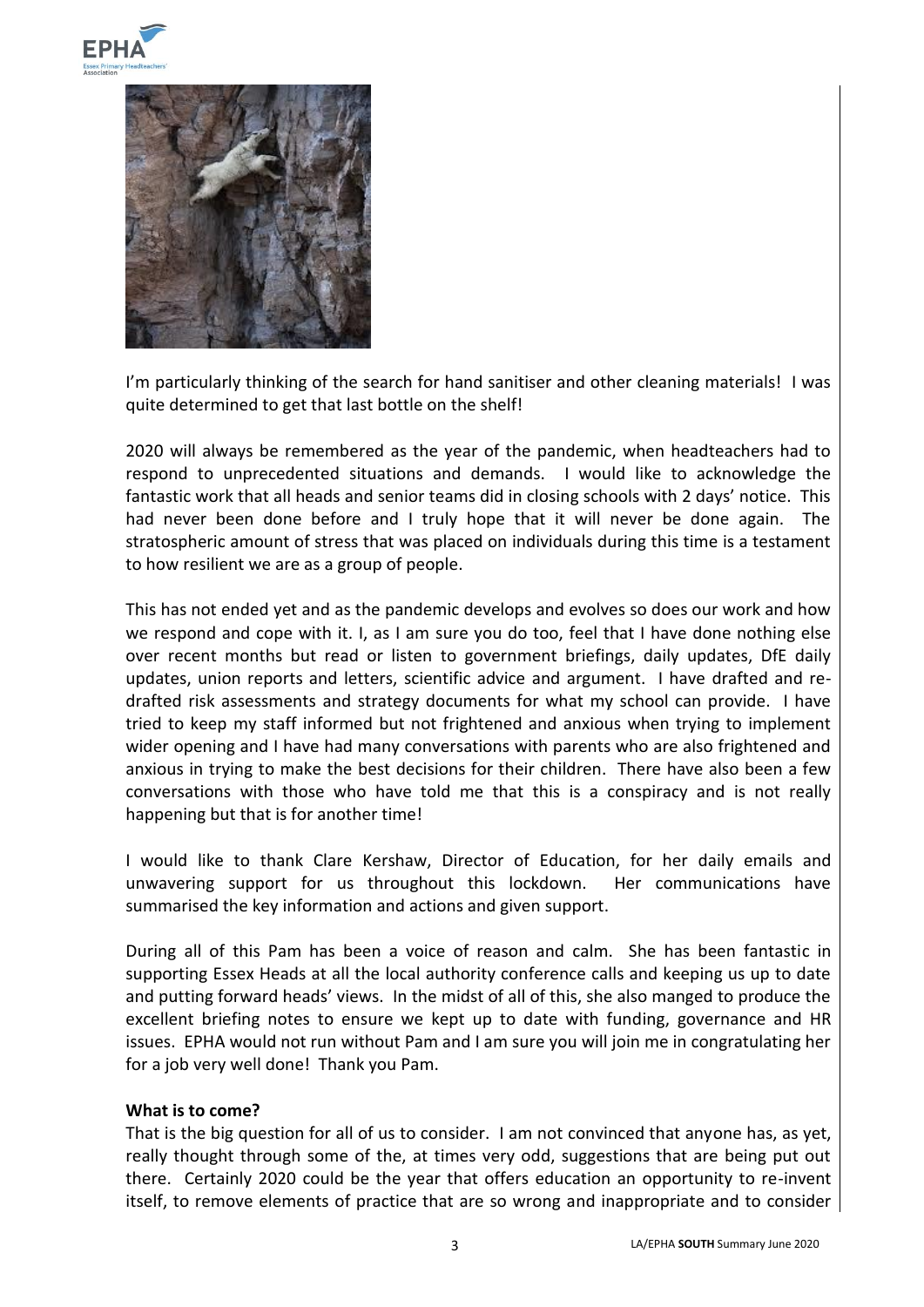

what is of real value in teaching and developing our citizens of the future. I believe it is an opportunity for EPHA to put forward your ideas for a better education system.



The next academic year and those to come are clearly going to be difficult. There will be many demands on Headteachers and how they best deal with the demands from parents, children and staff. How we negotiate with the Local Authority and the various agencies that work with schools will also be paramount to the well-being of pupils and staff.

As always we will have a very tricky route to negotiate. Past lessons tell us we do a pretty good job and that strength is certainly held in numbers. Communicating with each other and choosing a strategy that is agreed by a number of heads, rather than just one, will provide protection and safety for us all.

Now is the time for us to stand strong and ensure our voices, our professional, informed voices, are heard and respected.

EPHA will continue to support you, represent you at meetings and try to get the best deal that it can for children and staff across Essex.It has been a pleasure to chair this group and represent you. I am happy to help in any way that I can.

You have been amazing and deserve to be recognised for your hard work and dedication. I wish you all a restful, safe and happy summer break when it comes. Take time for yourselves and family and friends and hopefully this will be in person rather than via technology.

*All four Chairs have agreed to continue in their posts, with the usual proviso that they will be happy to step aside if anyone else wants to take on the role!* 

*On behalf of EPHA and headteachers in each area, I would like to thank the four Chairs for their continued commitment and contribution to the Association and their determination to represent and support their colleagues across the county. They have done an excellent job*  and have given their time freely and generously – thanks to them all.

#### **b) ELECTION OF OFFICERS AND LOCAL DELIVERY GROUP REPRESENTATIVES**

| Chair             | Nicky Barrand (Cherry Tree Primary)   |
|-------------------|---------------------------------------|
| <b>Vice-Chair</b> | Richard Green (Grove Wood Primary)    |
| <b>Treasurer</b>  | vacancy                               |
| <b>Wickford</b>   | Heidi Blakeley (Abacus Primary)       |
| <b>Billericay</b> | Liz Benjeddi (South Green Juniors)    |
| <b>Rochford</b>   | Hayley O'Dea (Great Wakering Primary) |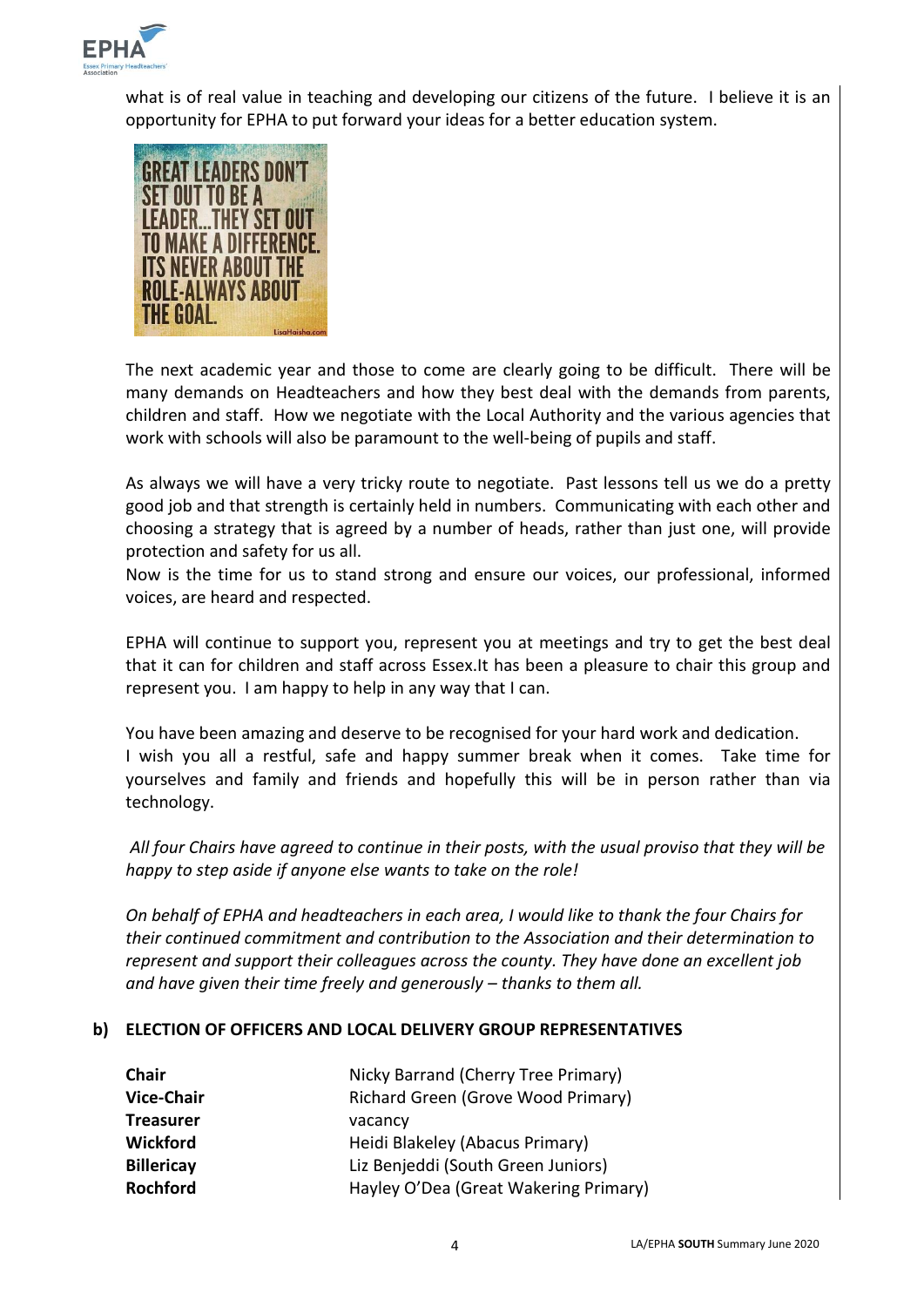

**Rayleigh** Gary Soars (Edward Francis Primary) **Brentwood** Matt O'Grady (West Horndon Primary) **Canvey Island** Karen Tucker (Canvey Juniors) **Castle Point/Benfleet** Emma Dawson (Hadleigh Infants) **Basildon East/Pitsea** Nicky Barrand (Thundersley Primary) **Basildon West** Angela Russell (St Anne Line Catholic Infants)

The officers and Local Delivery Group representatives were thanked for the hard work that they do on behalf of headteachers in the South Area and for agreeing to continue in their roles or taking on new positions.

# **c) EPHA Executive report**

The EPHA Executive has met more frequently than usual to discuss the challenges and changes that are being experienced by primary-phase schools across the county. Minutes of the meetings are available on the EPHA website at <https://essexprimaryheads.co.uk/meetings/executive/>

**d) The Summer term EPHA newsletter**, including dates for the 2020/21 school year, was circulated to headteachers by email -these can also be found on the Newsletter page of the EPHA website [www.essexprimaryheads.co.uk.](http://www.essexprimaryheads.co.uk/)

#### **e) EPHA Annual funding**

EPHA continues to be funded by a top-slice from the DSG. The cost to each school is £320. Please see the article *"What do headteachers get in return for their top-sliced contribution to EPHA?"* available on the EPHA website.

[https://essexprimaryheads.co.uk/files/what-headteachers-get-in-return-for-their-epha](https://essexprimaryheads.co.uk/files/what-headteachers-get-in-return-for-their-epha-contribution-2020-21.pdf)[contribution-2020-21.pdf](https://essexprimaryheads.co.uk/files/what-headteachers-get-in-return-for-their-epha-contribution-2020-21.pdf)

Please remind your Finance Officer that the school does not have to pay a subscription for the financial year.

# **f) The EPHA county Annual General Meeting – Wednesday 7 October 2020**

We plan to hold the AGM as usual at Chelmsford City Football Club. Michelle Winter, Senior HMI for the Eastern Region, will attend the meeting to talk about the future of Ofsted. You will receive the agenda and information about the AGM by email in advance of the meeting.

### **g) CONFERENCES**

# **Deputy Headteachers' conference - Friday 2 October 2020**

Unfortunately, as a result of the continued uncertainty around when large gatherings will be able to resume, the decision has been made not to hold the annual Deputy and Assistant Headteachers' conference this year. This would have been our 15<sup>th</sup> deputy conference, and we know that for many this is an annual date in the diary that senior leaders value and look forward to.

EPHA plans to hold an alternative, free, virtual event to celebrate and thank Deputy and Assistant heads for the amazing work they do in our schools, particularly in such challenging times. More information in the second half of the summer term.

#### **Headteachers Conference – Friday 19 March 2021, Stock Brook Country Club**

You will be aware that the headteacher conference in 2020 was cancelled as a result of the